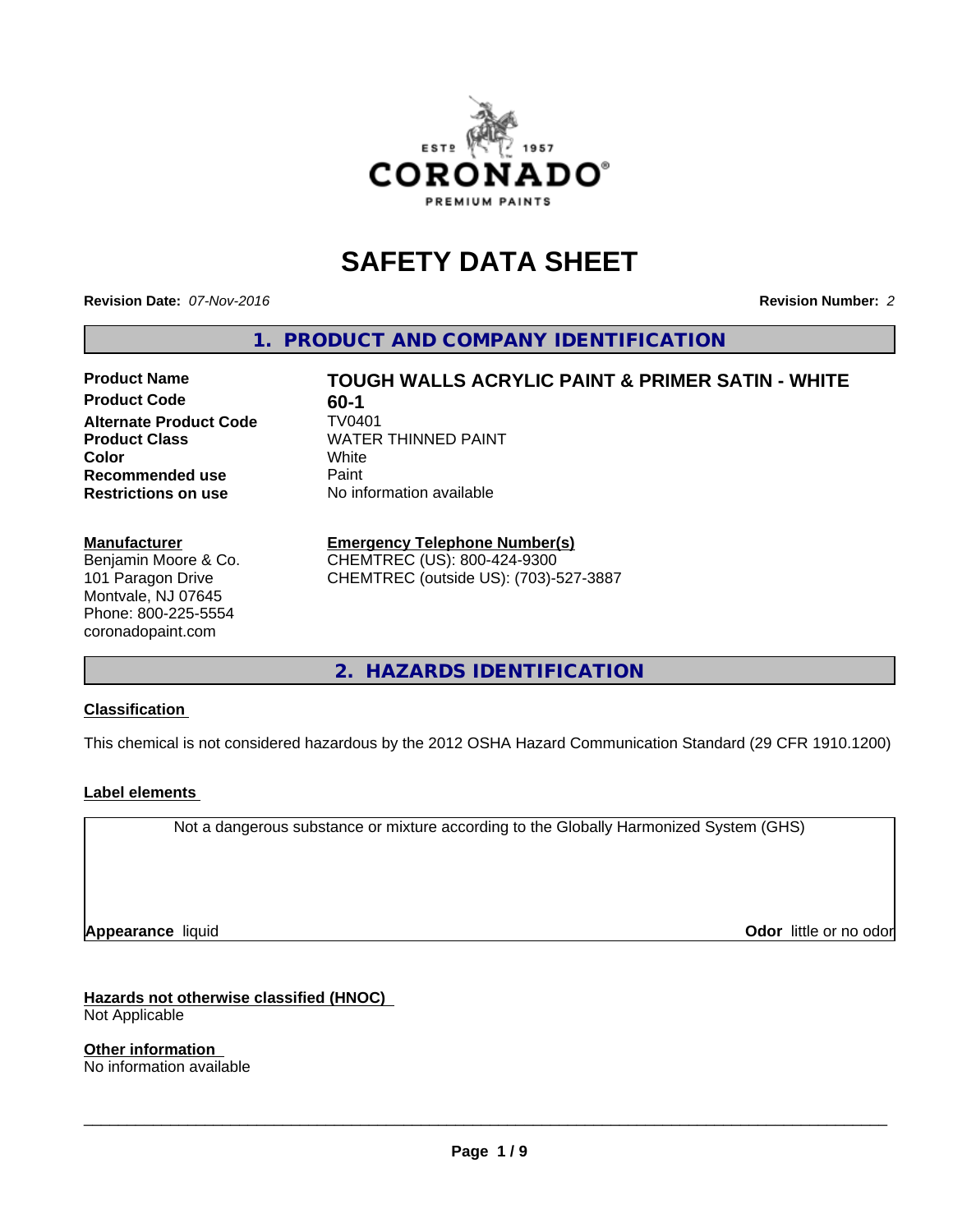# **3. COMPOSITION INFORMATION ON COMPONENTS**

\_\_\_\_\_\_\_\_\_\_\_\_\_\_\_\_\_\_\_\_\_\_\_\_\_\_\_\_\_\_\_\_\_\_\_\_\_\_\_\_\_\_\_\_\_\_\_\_\_\_\_\_\_\_\_\_\_\_\_\_\_\_\_\_\_\_\_\_\_\_\_\_\_\_\_\_\_\_\_\_\_\_\_\_\_\_\_\_\_\_\_\_\_

| <b>Chemical Name</b> | <b>CAS-No</b> | Weight % (max) |
|----------------------|---------------|----------------|
| Titanium dioxide     | 13463-67-7    | 25             |
| Limestone            | 1317-65-3     |                |
| Kaolin               | 1332-58-7     |                |
| Silica, amorphous    | 7631-86-9     |                |

|                                                  | 4. FIRST AID MEASURES                                                                              |
|--------------------------------------------------|----------------------------------------------------------------------------------------------------|
| <b>General Advice</b>                            | No hazards which require special first aid measures.                                               |
| <b>Eye Contact</b>                               | Rinse thoroughly with plenty of water for at least 15 minutes and consult a<br>physician.          |
| <b>Skin Contact</b>                              | Wash off immediately with soap and plenty of water removing all contaminated<br>clothes and shoes. |
| <b>Inhalation</b>                                | Move to fresh air. If symptoms persist, call a physician.                                          |
| Ingestion                                        | Clean mouth with water and afterwards drink plenty of water. Consult a physician<br>if necessary.  |
| <b>Most Important</b><br><b>Symptoms/Effects</b> | None known.                                                                                        |
| <b>Notes To Physician</b>                        | Treat symptomatically.                                                                             |

**5. FIRE-FIGHTING MEASURES**

| <b>Suitable Extinguishing Media</b>                                                          | Use extinguishing measures that are appropriate to local<br>circumstances and the surrounding environment.                                   |
|----------------------------------------------------------------------------------------------|----------------------------------------------------------------------------------------------------------------------------------------------|
| <b>Protective Equipment And Precautions For</b><br><b>Firefighters</b>                       | As in any fire, wear self-contained breathing apparatus<br>pressure-demand, MSHA/NIOSH (approved or equivalent)<br>and full protective gear. |
| <b>Specific Hazards Arising From The Chemical</b>                                            | Closed containers may rupture if exposed to fire or<br>extreme heat.                                                                         |
| <b>Sensitivity To Mechanical Impact</b>                                                      | No.                                                                                                                                          |
| <b>Sensitivity To Static Discharge</b>                                                       | No.                                                                                                                                          |
| <b>Flash Point Data</b><br>Flash Point (°F)<br>Flash Point (°C)<br><b>Flash Point Method</b> | Not applicable<br>Not applicable<br>Not applicable                                                                                           |
| <b>Flammability Limits In Air</b>                                                            |                                                                                                                                              |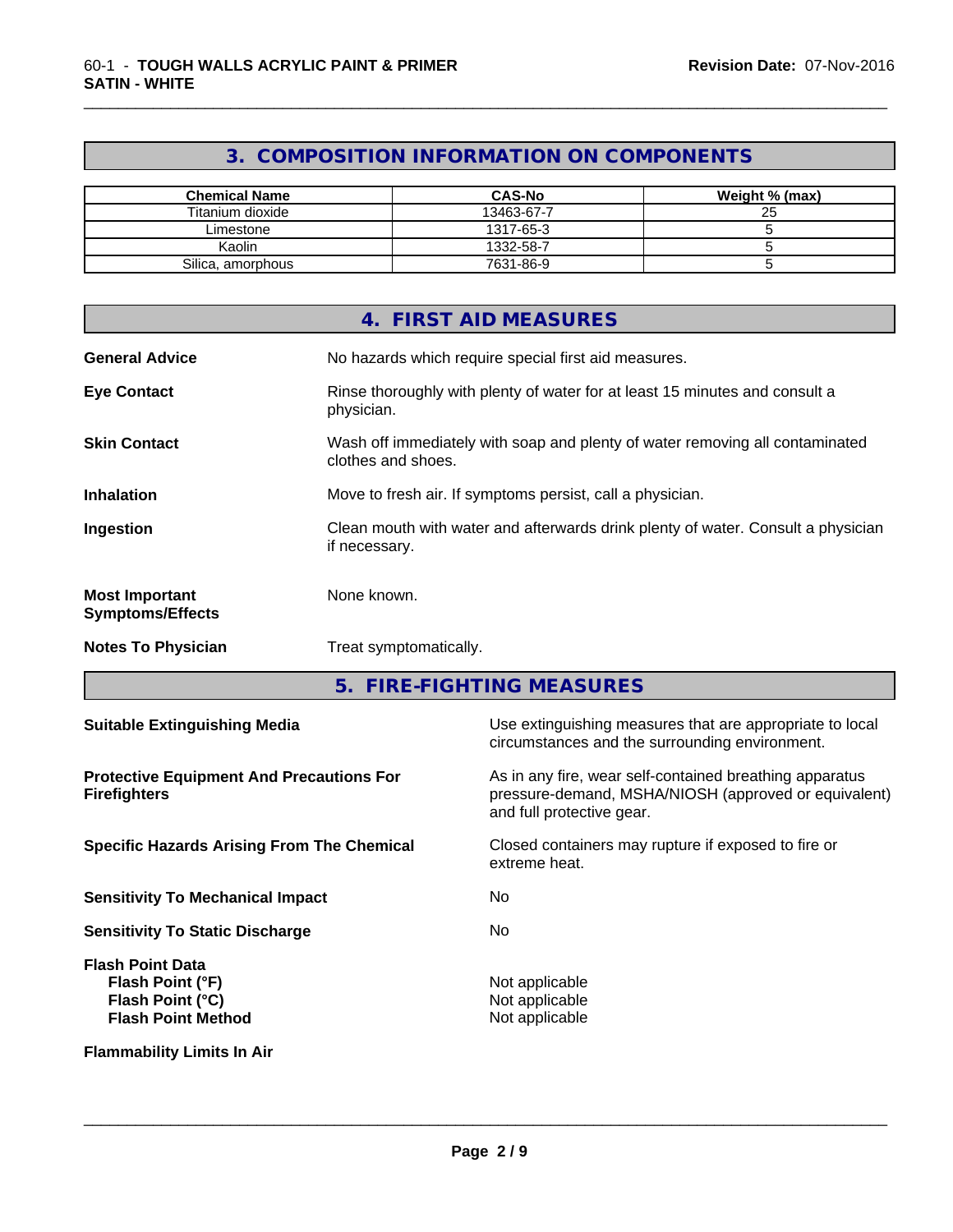#### **Lower Explosion Limit**<br> **Upper Explosion Limit**<br>
Upper Explosion Limit **Upper Explosion Limit**

\_\_\_\_\_\_\_\_\_\_\_\_\_\_\_\_\_\_\_\_\_\_\_\_\_\_\_\_\_\_\_\_\_\_\_\_\_\_\_\_\_\_\_\_\_\_\_\_\_\_\_\_\_\_\_\_\_\_\_\_\_\_\_\_\_\_\_\_\_\_\_\_\_\_\_\_\_\_\_\_\_\_\_\_\_\_\_\_\_\_\_\_\_

**NFPA Health:** 1 **Flammability:** 0 **Instability:** 0 **Special:** Not Applicable

#### **NFPA Legend**

- 0 Not Hazardous
- 1 Slightly
- 2 Moderate
- 3 High
- 4 Severe

*The ratings assigned are only suggested ratings, the contractor/employer has ultimate responsibilities for NFPA ratings where this system is used.*

*Additional information regarding the NFPA rating system is available from the National Fire Protection Agency (NFPA) at www.nfpa.org.*

# **6. ACCIDENTAL RELEASE MEASURES**

| <b>Personal Precautions</b>      | Avoid contact with skin, eyes and clothing. Ensure adequate ventilation.                                                                                                         |  |  |
|----------------------------------|----------------------------------------------------------------------------------------------------------------------------------------------------------------------------------|--|--|
| <b>Other Information</b>         | Prevent further leakage or spillage if safe to do so.                                                                                                                            |  |  |
| <b>Environmental Precautions</b> | See Section 12 for additional Ecological Information.                                                                                                                            |  |  |
| <b>Methods For Clean-Up</b>      | Soak up with inert absorbent material. Sweep up and shovel into suitable<br>containers for disposal.                                                                             |  |  |
|                                  | 7. HANDLING AND STORAGE                                                                                                                                                          |  |  |
| <b>Handling</b>                  | Avoid contact with skin, eyes and clothing. Avoid breathing vapors, spray mists or<br>sanding dust. In case of insufficient ventilation, wear suitable respiratory<br>equipment. |  |  |

| <b>Storage</b> | Keep container tightly closed. Keep out of the reach of children. |  |
|----------------|-------------------------------------------------------------------|--|
|----------------|-------------------------------------------------------------------|--|

**Incompatible Materials** No information available

**8. EXPOSURE CONTROLS / PERSONAL PROTECTION**

#### **Exposure Limits**

| <b>Chemical Name</b> | <b>ACGIH</b>             | <b>OSHA</b>                |
|----------------------|--------------------------|----------------------------|
| Titanium dioxide     | 10 mg/m $3$ - TWA        | 15 mg/m $3$ - TWA          |
| Limestone            | N/E                      | 15 mg/m $3$ - TWA          |
|                      |                          | $5 \text{ mg/m}^3$ - TWA   |
| Kaolin               | $2 \text{ mg/m}^3$ - TWA | 15 mg/m <sup>3</sup> - TWA |
|                      |                          | $5 \text{ mg/m}^3$ - TWA   |
| Silica, amorphous    | N/E                      | 20 mppcf - TWA             |
|                      |                          |                            |

#### **Legend**

ACGIH - American Conference of Governmental Industrial Hygienists Exposure Limits OSHA - Occupational Safety & Health Administration Exposure Limits N/E - Not Established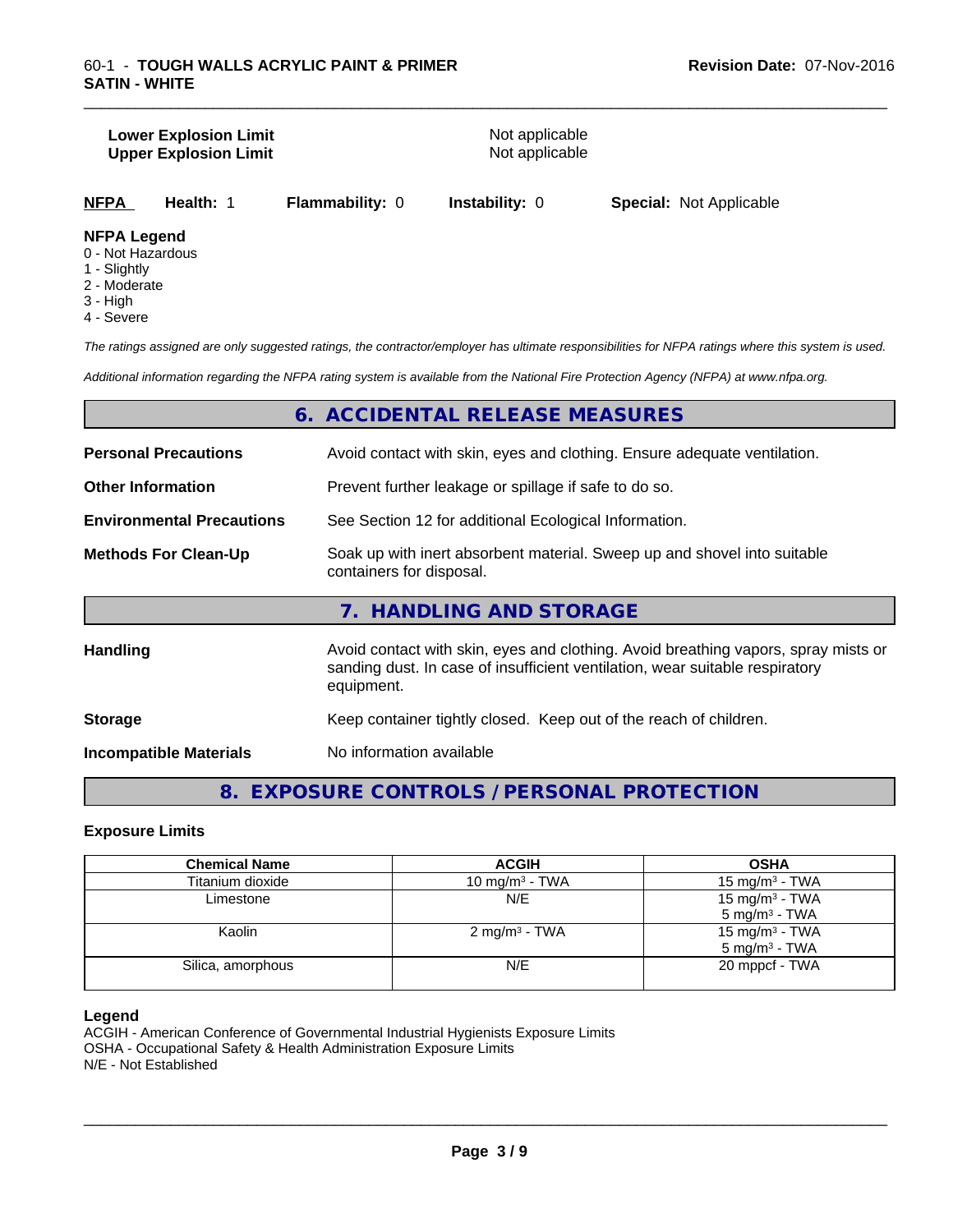| <b>Engineering Measures</b>          | Ensure adequate ventilation, especially in confined areas.                                                                          |
|--------------------------------------|-------------------------------------------------------------------------------------------------------------------------------------|
| <b>Personal Protective Equipment</b> |                                                                                                                                     |
| <b>Eye/Face Protection</b>           | Safety glasses with side-shields.                                                                                                   |
| <b>Skin Protection</b>               | Protective gloves and impervious clothing.                                                                                          |
| <b>Respiratory Protection</b>        | In case of insufficient ventilation wear suitable respiratory equipment.                                                            |
| <b>Hygiene Measures</b>              | Avoid contact with skin, eyes and clothing. Remove and wash contaminated<br>clothing before re-use. Wash thoroughly after handling. |

### **9. PHYSICAL AND CHEMICAL PROPERTIES**

\_\_\_\_\_\_\_\_\_\_\_\_\_\_\_\_\_\_\_\_\_\_\_\_\_\_\_\_\_\_\_\_\_\_\_\_\_\_\_\_\_\_\_\_\_\_\_\_\_\_\_\_\_\_\_\_\_\_\_\_\_\_\_\_\_\_\_\_\_\_\_\_\_\_\_\_\_\_\_\_\_\_\_\_\_\_\_\_\_\_\_\_\_

| Appearance                                     | liquid                   |
|------------------------------------------------|--------------------------|
| Odor                                           | little or no odor        |
| <b>Odor Threshold</b>                          | No information available |
| Density (Ibs/gal)                              | $10.5 - 10.9$            |
| <b>Specific Gravity</b>                        | $1.25 - 1.30$            |
| рH                                             | No information available |
| <b>Viscosity (cps)</b>                         | No information available |
| <b>Solubility</b>                              | No information available |
| <b>Water Solubility</b>                        | No information available |
| <b>Evaporation Rate</b>                        | No information available |
| <b>Vapor Pressure</b>                          | No information available |
| <b>Vapor Density</b>                           | No information available |
| Wt. % Solids                                   | $40 - 50$                |
| Vol. % Solids                                  | $30 - 40$                |
| Wt. % Volatiles                                | $50 - 60$                |
| Vol. % Volatiles                               | $60 - 70$                |
| <b>VOC Regulatory Limit (g/L)</b>              | < 100                    |
| <b>Boiling Point (°F)</b>                      | 212                      |
| <b>Boiling Point (°C)</b>                      | 100                      |
| <b>Freezing Point (°F)</b>                     | 32                       |
| <b>Freezing Point (°C)</b>                     | $\Omega$                 |
| Flash Point (°F)                               | Not applicable           |
| Flash Point (°C)                               | Not applicable           |
| <b>Flash Point Method</b>                      | Not applicable           |
| <b>Flammability (solid, gas)</b>               | Not applicable           |
| <b>Upper Explosion Limit</b>                   | Not applicable           |
| <b>Lower Explosion Limit</b>                   | Not applicable           |
| <b>Autoignition Temperature (°F)</b>           | No information available |
| <b>Autoignition Temperature (°C)</b>           | No information available |
| Decomposition Temperature (°F)                 | No information available |
| Decomposition Temperature (°C)                 | No information available |
| <b>Partition Coefficient (n-octanol/water)</b> | No information available |

# **10. STABILITY AND REACTIVITY**

**Reactivity Not Applicable** 

**Chemical Stability Chemical Stability** Stable under normal conditions.

**Conditions To Avoid Prevent from freezing.**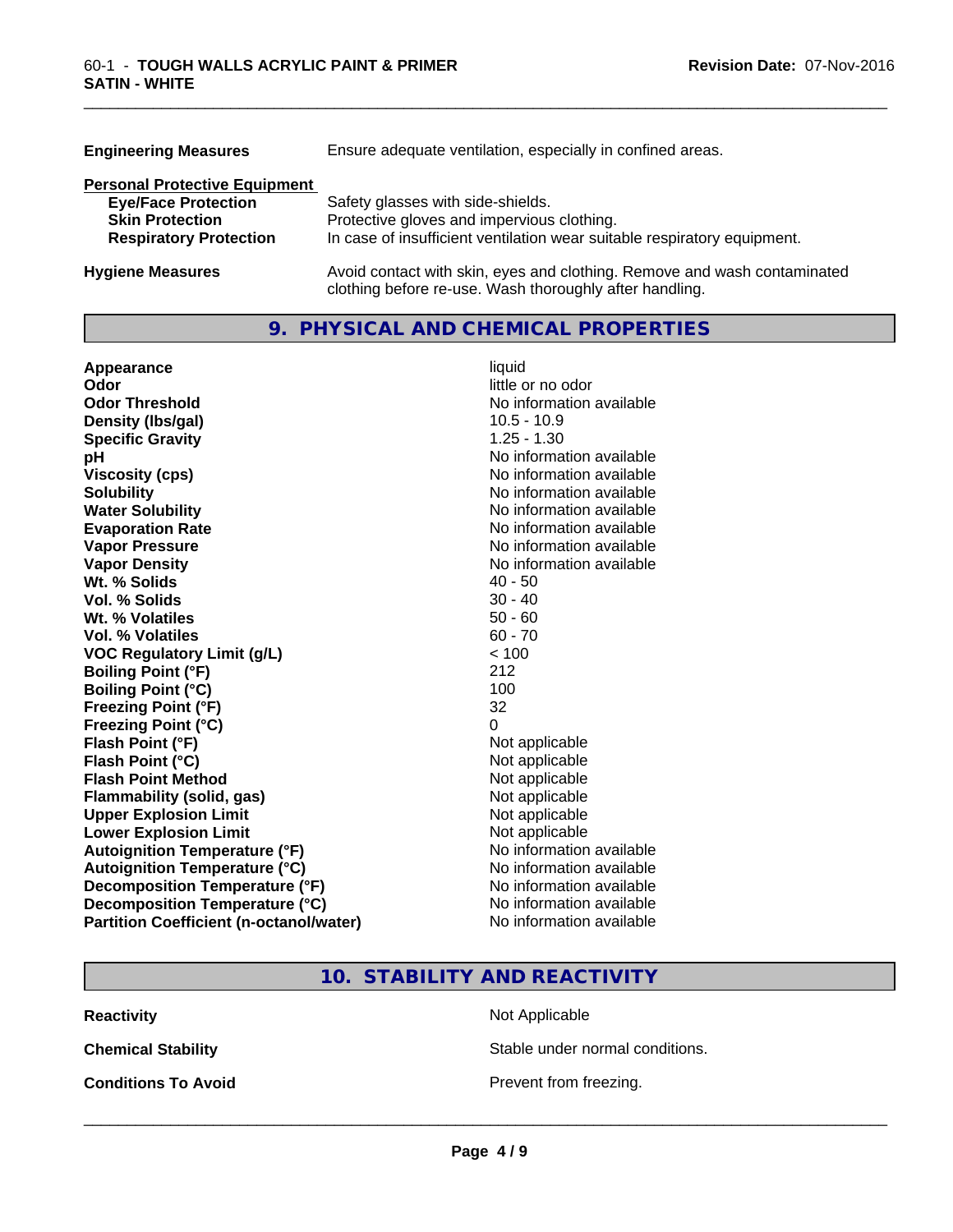| <b>Incompatible Materials</b>                                                                                                                                                                                                                                                                                                                | No materials to be especially mentioned.                                                                                                                                                                                                                                                                                                                                                                                                                                                                                                             |  |  |
|----------------------------------------------------------------------------------------------------------------------------------------------------------------------------------------------------------------------------------------------------------------------------------------------------------------------------------------------|------------------------------------------------------------------------------------------------------------------------------------------------------------------------------------------------------------------------------------------------------------------------------------------------------------------------------------------------------------------------------------------------------------------------------------------------------------------------------------------------------------------------------------------------------|--|--|
|                                                                                                                                                                                                                                                                                                                                              |                                                                                                                                                                                                                                                                                                                                                                                                                                                                                                                                                      |  |  |
| <b>Hazardous Decomposition Products</b>                                                                                                                                                                                                                                                                                                      | None under normal use.                                                                                                                                                                                                                                                                                                                                                                                                                                                                                                                               |  |  |
| <b>Possibility Of Hazardous Reactions</b>                                                                                                                                                                                                                                                                                                    | None under normal conditions of use.                                                                                                                                                                                                                                                                                                                                                                                                                                                                                                                 |  |  |
|                                                                                                                                                                                                                                                                                                                                              | 11. TOXICOLOGICAL INFORMATION                                                                                                                                                                                                                                                                                                                                                                                                                                                                                                                        |  |  |
| <b>Product Information</b>                                                                                                                                                                                                                                                                                                                   |                                                                                                                                                                                                                                                                                                                                                                                                                                                                                                                                                      |  |  |
| Information on likely routes of exposure                                                                                                                                                                                                                                                                                                     |                                                                                                                                                                                                                                                                                                                                                                                                                                                                                                                                                      |  |  |
| <b>Principal Routes of Exposure</b>                                                                                                                                                                                                                                                                                                          | Eye contact, skin contact and inhalation.                                                                                                                                                                                                                                                                                                                                                                                                                                                                                                            |  |  |
| <b>Acute Toxicity</b>                                                                                                                                                                                                                                                                                                                        |                                                                                                                                                                                                                                                                                                                                                                                                                                                                                                                                                      |  |  |
| <b>Product Information</b>                                                                                                                                                                                                                                                                                                                   | No information available                                                                                                                                                                                                                                                                                                                                                                                                                                                                                                                             |  |  |
| Information on toxicological effects                                                                                                                                                                                                                                                                                                         |                                                                                                                                                                                                                                                                                                                                                                                                                                                                                                                                                      |  |  |
| <b>Symptoms</b>                                                                                                                                                                                                                                                                                                                              | No information available                                                                                                                                                                                                                                                                                                                                                                                                                                                                                                                             |  |  |
|                                                                                                                                                                                                                                                                                                                                              | Delayed and immediate effects as well as chronic effects from short and long-term exposure                                                                                                                                                                                                                                                                                                                                                                                                                                                           |  |  |
| Eye contact<br><b>Skin contact</b><br><b>Inhalation</b><br>Ingestion<br>Sensitization:<br><b>Neurological Effects</b><br><b>Mutagenic Effects</b><br><b>Reproductive Effects</b><br><b>Developmental Effects</b><br><b>Target Organ Effects</b><br><b>STOT - single exposure</b><br><b>STOT - repeated exposure</b><br>Other adverse effects | May cause slight irritation.<br>Substance may cause slight skin irritation. Prolonged or repeated contact may dry<br>skin and cause irritation.<br>May cause irritation of respiratory tract.<br>Ingestion may cause gastrointestinal irritation, nausea, vomiting and diarrhea.<br>No information available<br>No information available.<br>No information available.<br>No information available.<br>No information available.<br>No information available.<br>No information available.<br>No information available.<br>No information available. |  |  |
| <b>Aspiration Hazard</b>                                                                                                                                                                                                                                                                                                                     | No information available                                                                                                                                                                                                                                                                                                                                                                                                                                                                                                                             |  |  |
| <b>Numerical measures of toxicity</b>                                                                                                                                                                                                                                                                                                        |                                                                                                                                                                                                                                                                                                                                                                                                                                                                                                                                                      |  |  |

\_\_\_\_\_\_\_\_\_\_\_\_\_\_\_\_\_\_\_\_\_\_\_\_\_\_\_\_\_\_\_\_\_\_\_\_\_\_\_\_\_\_\_\_\_\_\_\_\_\_\_\_\_\_\_\_\_\_\_\_\_\_\_\_\_\_\_\_\_\_\_\_\_\_\_\_\_\_\_\_\_\_\_\_\_\_\_\_\_\_\_\_\_

**The following values are calculated based on chapter 3.1 of the GHS document**

| <b>ATEmix (oral)</b>   | 43050 mg/kg  |
|------------------------|--------------|
| <b>ATEmix (dermal)</b> | 172919 mg/kg |

#### **Component**

Titanium dioxide LD50 Oral: > 10000 mg/kg (Rat) Kaolin LD50 Oral: > 5000 mg/kg (Rat) Silica, amorphous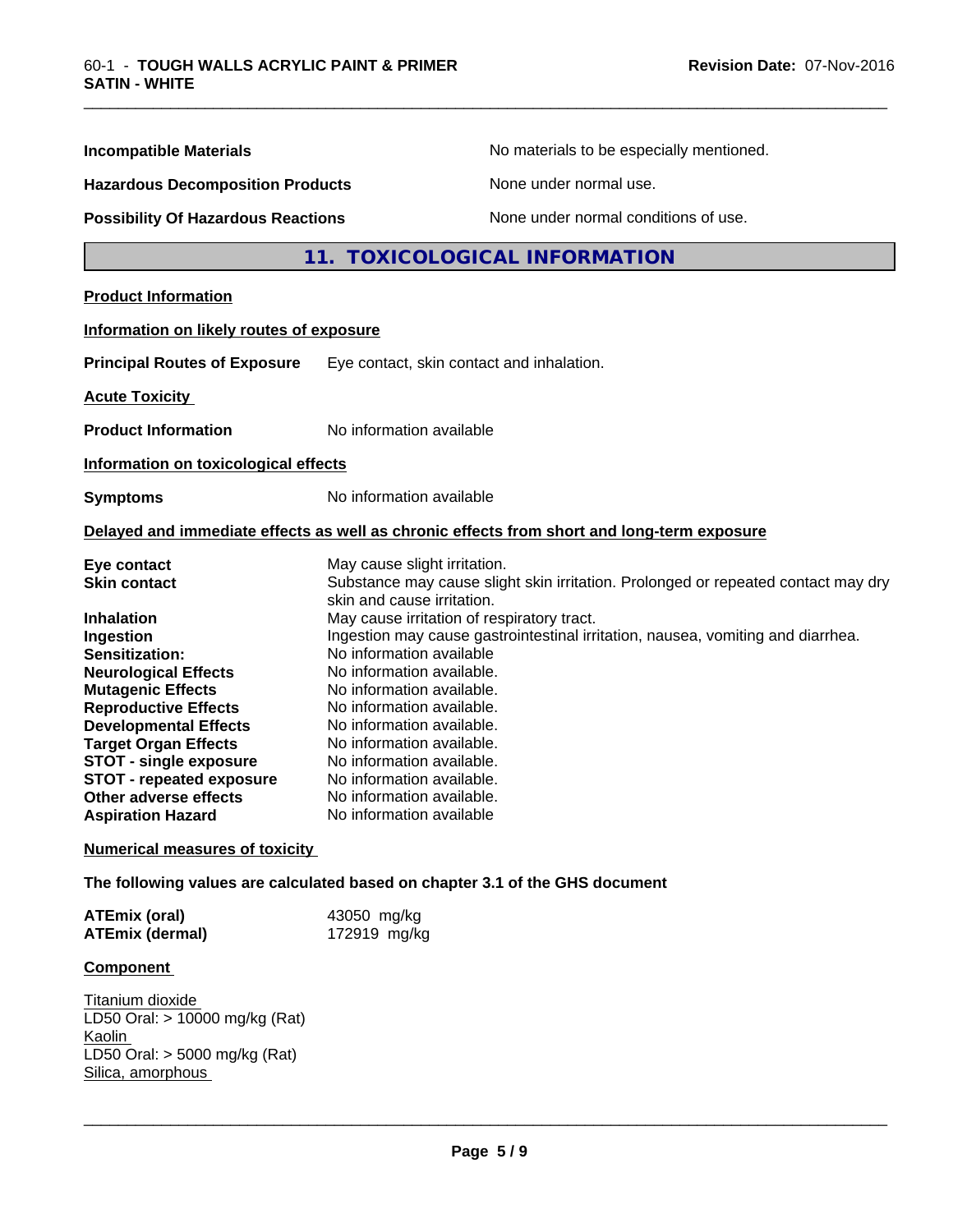LD50 Oral: > 5000 mg/kg (Rat) LD50 Dermal: 2,000 mg/kg (Rabbit) LC50 Inhalation (Dust): > 2 mg/L

#### **Carcinogenicity**

*The information below indicateswhether each agency has listed any ingredient as a carcinogen:.*

| <b>Chemical Name</b>               | <b>IARC</b>          | <b>NTP</b> | <b>OSHA Carcinogen</b> |
|------------------------------------|----------------------|------------|------------------------|
|                                    | 2B<br>Possible Human |            | Listed                 |
| $-1$<br>dioxide<br><b>Titanium</b> | Carcinogen           |            |                        |

\_\_\_\_\_\_\_\_\_\_\_\_\_\_\_\_\_\_\_\_\_\_\_\_\_\_\_\_\_\_\_\_\_\_\_\_\_\_\_\_\_\_\_\_\_\_\_\_\_\_\_\_\_\_\_\_\_\_\_\_\_\_\_\_\_\_\_\_\_\_\_\_\_\_\_\_\_\_\_\_\_\_\_\_\_\_\_\_\_\_\_\_\_

• Although IARC has classified titanium dioxide as possibly carcinogenic to humans (2B), their summary concludes: "No significant exposure to titanium dioxide is thought to occur during the use of products in which titanium dioxide is bound to other materials, such as paint."

#### **Legend**

IARC - International Agency for Research on Cancer NTP - National Toxicity Program OSHA - Occupational Safety & Health Administration

**12. ECOLOGICAL INFORMATION**

## **Ecotoxicity Effects**

The environmental impact of this product has not been fully investigated.

### **Product Information**

# **Acute Toxicity to Fish**

No information available

#### **Acute Toxicity to Aquatic Invertebrates**

No information available

#### **Acute Toxicity to Aquatic Plants**

No information available

#### **Persistence / Degradability**

No information available.

# **Bioaccumulation / Accumulation**

No information available.

### **Mobility in Environmental Media**

No information available.

# **Ozone**

No information available

#### **Component**

#### **Acute Toxicity to Fish**

Titanium dioxide  $LC50:$  > 1000 mg/L (Fathead Minnow - 96 hr.)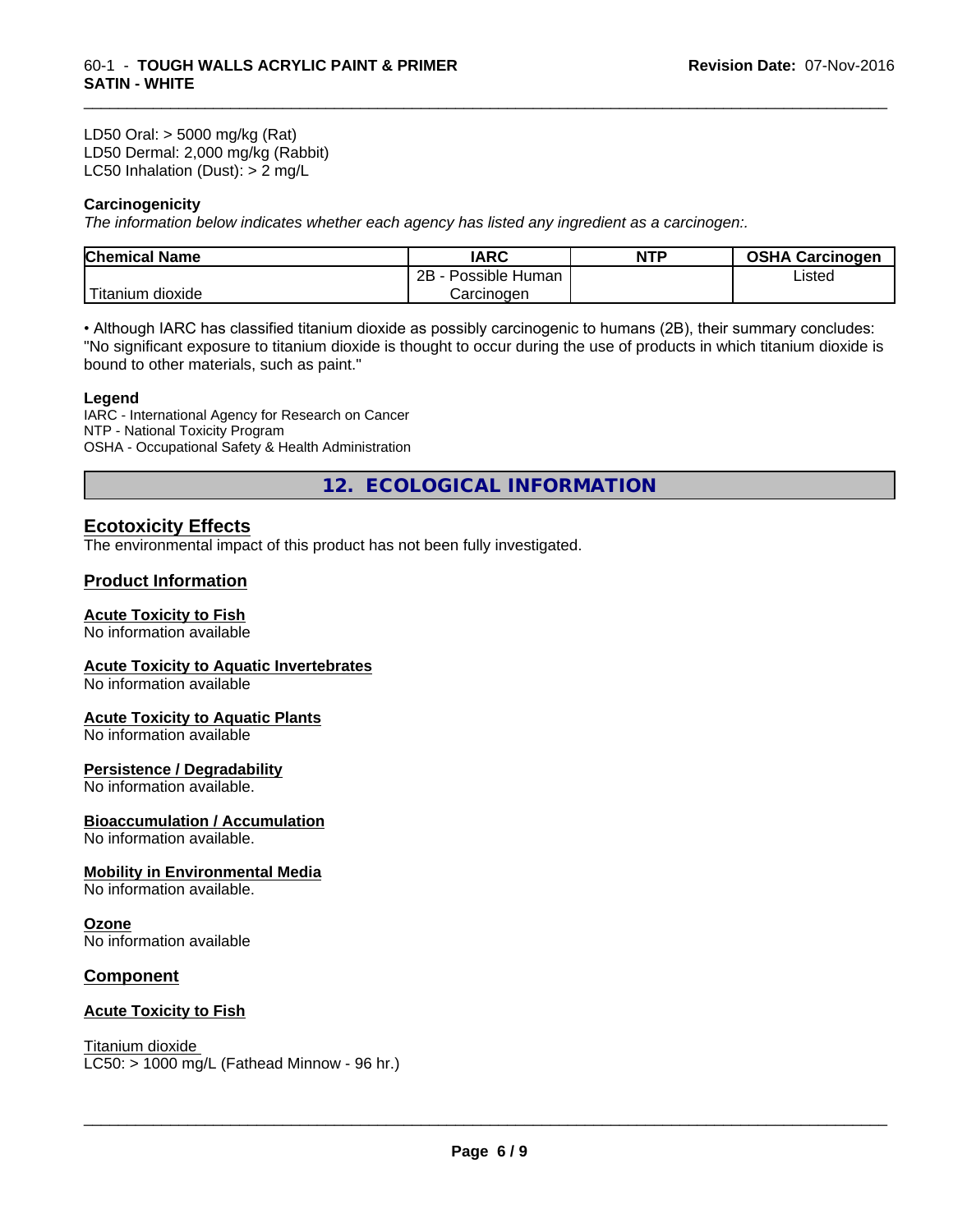#### **Acute Toxicity to Aquatic Invertebrates**

No information available

#### **Acute Toxicity to Aquatic Plants**

No information available

|                                  | 13. DISPOSAL CONSIDERATIONS                                                                                                                                                                                               |
|----------------------------------|---------------------------------------------------------------------------------------------------------------------------------------------------------------------------------------------------------------------------|
| <b>Waste Disposal Method</b>     | Dispose of in accordance with federal, state, and local regulations. Local<br>requirements may vary, consult your sanitation department or state-designated<br>environmental protection agency for more disposal options. |
|                                  | 14. TRANSPORT INFORMATION                                                                                                                                                                                                 |
| <b>DOT</b>                       | Not regulated                                                                                                                                                                                                             |
| <b>ICAO/IATA</b>                 | Not regulated                                                                                                                                                                                                             |
| <b>IMDG/IMO</b>                  | Not regulated                                                                                                                                                                                                             |
|                                  | 15. REGULATORY INFORMATION                                                                                                                                                                                                |
| <b>International Inventories</b> |                                                                                                                                                                                                                           |
| <b>TSCA: United States</b>       | Yes - All components are listed or exempt.                                                                                                                                                                                |

\_\_\_\_\_\_\_\_\_\_\_\_\_\_\_\_\_\_\_\_\_\_\_\_\_\_\_\_\_\_\_\_\_\_\_\_\_\_\_\_\_\_\_\_\_\_\_\_\_\_\_\_\_\_\_\_\_\_\_\_\_\_\_\_\_\_\_\_\_\_\_\_\_\_\_\_\_\_\_\_\_\_\_\_\_\_\_\_\_\_\_\_\_

**DSL: Canada** Yes - All components are listed or exempt.

#### **Federal Regulations**

| SARA 311/312 hazardous categorization |    |  |
|---------------------------------------|----|--|
| Acute Health Hazard                   | No |  |
| Chronic Health Hazard                 | Nο |  |
| Fire Hazard                           | Nο |  |
| Sudden Release of Pressure Hazard     | N٥ |  |

Reactive Hazard No

#### **SARA 313**

Section 313 of Title III of the Superfund Amendments and Reauthorization Act of 1986 (SARA). This product contains a chemical or chemicals which are subject to the reporting requirements of the Act and Title 40 of the Code of Federal Regulations, Part 372:

*None*

**Clean Air Act,Section 112 Hazardous Air Pollutants (HAPs) (see 40 CFR 61)**

This product contains the following HAPs:

*None*

## **State Regulations**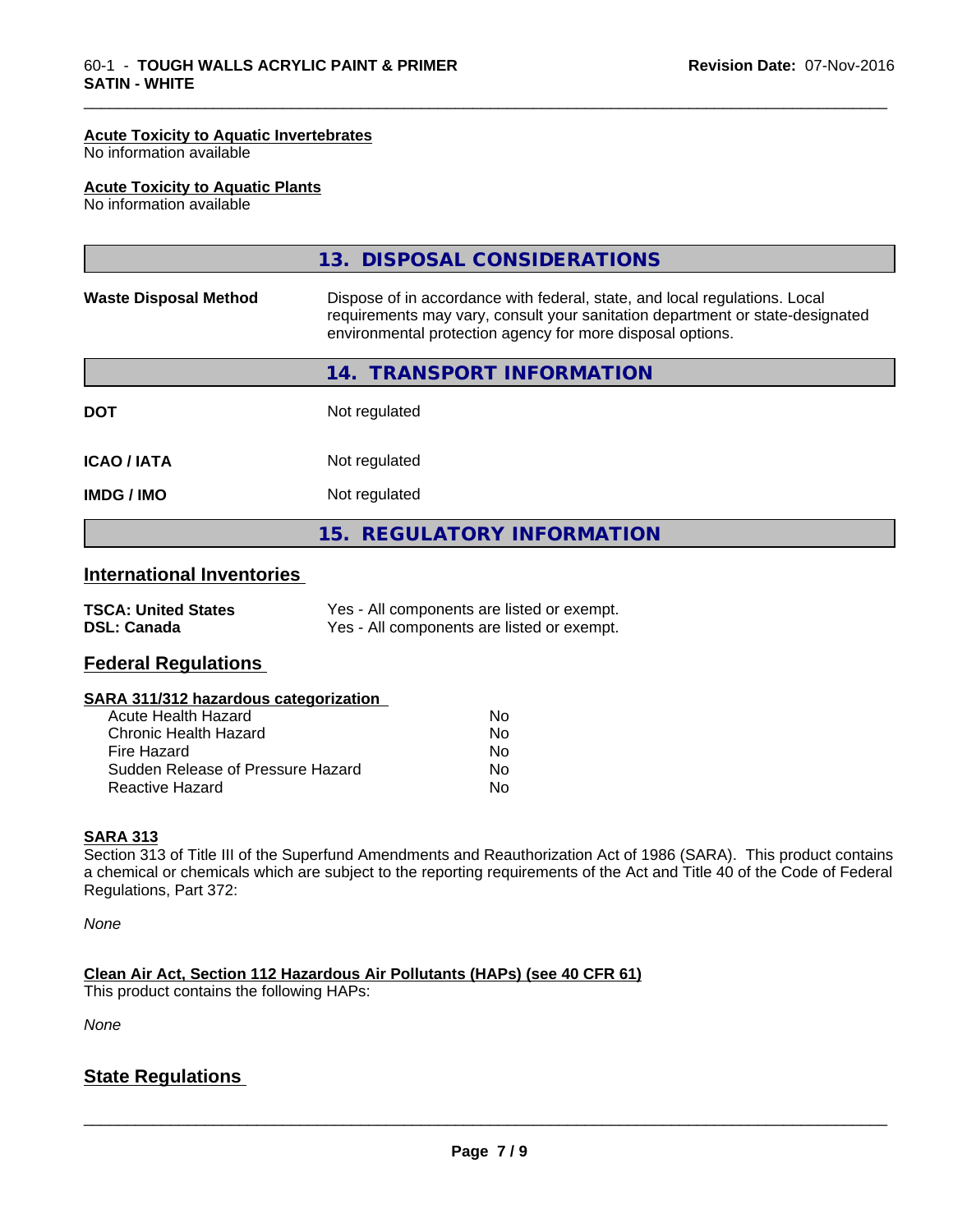#### **California Proposition 65**

This product may contain small amounts of materials known to the state of California to cause cancer or reproductive *harm.*

#### **State Right-to-Know**

| <b>Chemical Name</b> | <b>Massachusetts</b> | <b>New Jersey</b> | Pennsylvania |
|----------------------|----------------------|-------------------|--------------|
| Titanium dioxide     |                      |                   |              |
| Limestone            |                      |                   |              |
| Kaolin               |                      |                   |              |
| Silica, amorphous    |                      |                   |              |

#### **Legend**

X - Listed

# **16. OTHER INFORMATION**

**HMIS** - **Health:** 1 **Flammability:** 0 **Reactivity:** 0 **PPE:** - **HMIS Legend**

\_\_\_\_\_\_\_\_\_\_\_\_\_\_\_\_\_\_\_\_\_\_\_\_\_\_\_\_\_\_\_\_\_\_\_\_\_\_\_\_\_\_\_\_\_\_\_\_\_\_\_\_\_\_\_\_\_\_\_\_\_\_\_\_\_\_\_\_\_\_\_\_\_\_\_\_\_\_\_\_\_\_\_\_\_\_\_\_\_\_\_\_\_

#### 0 - Minimal Hazard

- 1 Slight Hazard
- 2 Moderate Hazard
- 3 Serious Hazard
- 4 Severe Hazard
- **Chronic Hazard**

X - Consult your supervisor or S.O.P. for "Special" handling instructions.

*Note: The PPE rating has intentionally been left blank. Choose appropriate PPE that will protect employees from the hazards the material will present under the actual normal conditions of use.*

*Caution: HMISÒ ratings are based on a 0-4 rating scale, with 0 representing minimal hazards or risks, and 4 representing significant hazards or risks. Although HMISÒ ratings are not required on MSDSs under 29 CFR 1910.1200, the preparer, has chosen to provide them. HMISÒ ratings are to be used only in conjunction with a fully implemented HMISÒ program by workers who have received appropriate HMISÒ training. HMISÒ is a registered trade and service mark of the NPCA. HMISÒ materials may be purchased exclusively from J. J. Keller (800) 327-6868.*

**WARNING!** If you scrape, sand, or remove old paint, you may release lead dust. LEAD IS TOXIC. EXPOSURE TO LEAD DUST CAN CAUSE SERIOUS ILLNESS, SUCH AS BRAIN DAMAGE, ESPECIALLY IN CHILDREN. PREGNANT WOMEN SHOULD ALSO AVOID EXPOSURE.Wear a NIOSH approved respirator to control lead exposure. Clean up carefully with a HEPA vacuum and a wet mop. Before you start, find out how to protect yourself and your family by contacting the National Lead Information Hotline at 1-800-424-LEAD or log on to www.epa.gov/lead.

| <b>Prepared By</b>      | <b>Product Stewardship Department</b><br>Benjamin Moore & Co.<br>101 Paragon Drive<br>Montvale, NJ 07645<br>855-724-6802 |
|-------------------------|--------------------------------------------------------------------------------------------------------------------------|
| <b>Revision Date:</b>   | 07-Nov-2016                                                                                                              |
| <b>Revision Summary</b> | Not available                                                                                                            |

Disclaimer